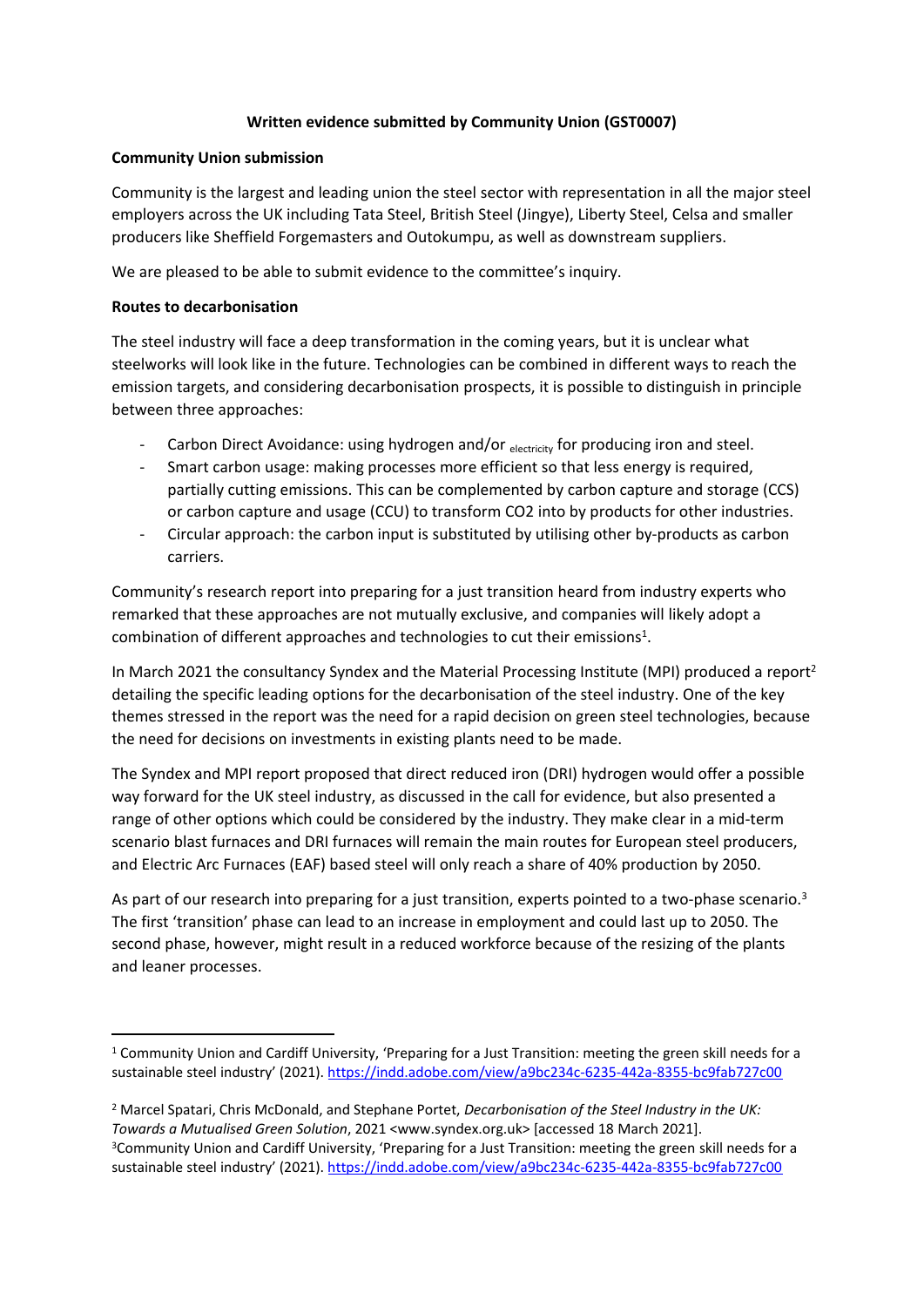Community supports technologies that secure the protection of jobs, communities, and the planet. The majority of our members working in steel view the green transition of the industry as necessary, with 78% believing the green transition will lead to radical technological change in the UK steel industry.<sup>4</sup>

However, we are deeply concerned that no progress has been made towards supporting the industry to decarbonise, placing the UK at increasing risk of being outcompeted. This becomes even more urgent as many of the blast furnaces within the UK are reaching the end of their lifecycle, so critical decisions need to be made about whether to carry out repairs and replacement of key parts in the very near future.

# *Green steel must mean primary steelmaking*

If the just transition is not managed correctly in the UK then there will be no choice but to import steel from abroad. This will increase overall levels of pollution, particularly if imported from countries with lower environmental standards, but also on account of emissions from transport, which can contribute substantially to the overall carbon footprint of steel products. Indeed, evidence from UK Steel suggests that a tonne of steel produced in China has fifty times the emissions of one produced in the UK, primarily on account of such transport costs<sup>5</sup>.

Supporting primary steelmaking is popular. When we surveyed ordinary people in 4 steel constituencies, we found that 98% agreed or strongly agreed that it was important that we make steel in the UK rather than importing it from abroad. Retaining primary steelmaking in the UK is the only environmentally and socially conscionable option.

### **Industrial strategy and government policy**

Long-term sustainability requires new industrial strategies as well as strong government support. We believe that a plan for the UK's steel industry, with guidance from the government is critical in helping steel employers to take the next steps on the climate transition journey. The government's plan for growth was notably lacking in detail on how incumbent industries such as steel should prepare for the net zero transition.

The government must provide clarity on the technological direction of travel so that employers can plan ahead appropriately.

In addition, two immediate short-term priorities must be:

- A financial contribution including for research and development into disruptive technologies, including the promised but not yet delivered £250m clean steel fund. This fund is critical in giving steel employers the support they need to drive forward the transition.
- Immediate support to ensure that the industry can survive and make needed investments. The UK's steel industry is currently at a competitive disadvantage compared to international competitors thanks to issues such as energy prices. Energy prices continue to be the major policy change that government needs to make to ensure that the steel industry survives to be able to decarbonise. In February 2022, there were on average just five hours a day when it was cost effective to make steel thanks to soaring energy prices.

<sup>4</sup> Community Union and Cardiff University, 'Preparing for a Just Transition: meeting the green skill needs for a sustainable steel industry' (2021). <https://indd.adobe.com/view/a9bc234c-6235-442a-8355-bc9fab727c00>

<sup>5</sup> UK Steel, *Maximising Value: Positive Procurement of Steel*, 2021, p. 6 <www.makeuk.org/uksteel>.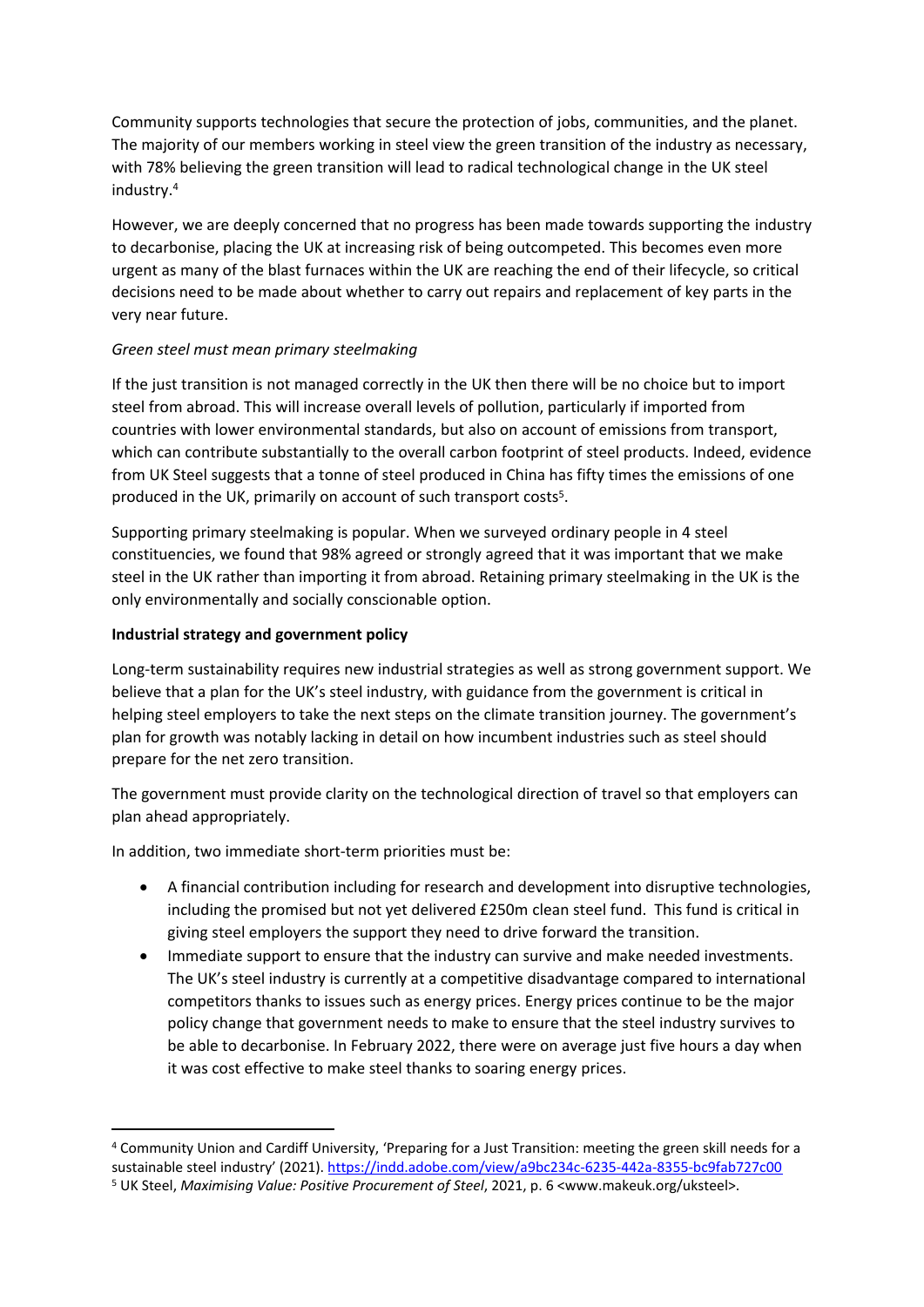We are deeply concerned by the total lack of action taken by the UK government. This contrasts starkly with the huge sums of money co-invested by the French and Belgian governments with steelmakers like Arcelor to facilitate decarbonisation.

### **The consequences of failing to invest**

At Community we have seen too many times in the past the dire consequences of failure to support the steel industry. Fundamentally, the steel industry requires massive investment to continue to flourish, and there is an existential threat to the industry if this is not done correctly.

The tragic case study of Redcar steelworks, which closed suddenly in 2015 shows the harms done to the community when the steelworks suddenly closed. Our report<sup>6</sup>, published in 2020 explored the need for a just transition for workers and demonstrated the consequences when such a transition and support for the workforce is not secured.

Whilst those who worked at the steelworks were able to find new jobs, our research found that they were typically lower paid and on worse conditions than the jobs they were previously employed on in the steelworks. The area also lost a strong sense of community which the steelworks had produced, and there were significant effects on workers' mental health including several cases of family breakdown. The Redcar site remains undeveloped nearly seven years later, showing that immediate recovery is challenging and requires significant investment.

It appears that successive governments have not learned the lessons of history, as the effects in Redcar mirrored the effects of plant closures in Ravenscraig, Bilston and others throughout the 20th century.

Should the UK government fail to invest in low carbon steelmaking, other steel communities are at risk of suffering the same fate.

Today communities where steelworks remain are strong with a deep-rooted sense of local pride. In 2022 Community has conducted polling in four constituencies where steelworks are currently present. We found that, conducting polling in four steel constituencies, 91.5% agreed or strongly agreed that the steel industry makes an important contribution to their community. In parallel 88% agree/strongly agree that the steel industry is a source of pride for their community.

We also conducted a poll of our steel members with similarly striking results showing the importance of steel jobs to their communities. 88% of respondents told us they were the main earner in their household, and 52% had other family members working in the steel industry or the supply chain. 94% told us they were proud to be a steelworker. And 90% told us they believed that "the future of my local community relies on the future of the steelworks".

# **Additional policy support required to encourage the transition to low-carbon steelmaking**

# *Carbon border adjustment mechanism*

We are deeply concerned that no progress has been made towards developing a carbon border adjustment mechanism in the UK, whilst a proposal is being rapidly developed in the EU. Such a mechanism would be critical for protecting the profitability of companies which do the right thing and decarbonise preventing them from being undercut from dirty imports from abroad.

<sup>6</sup> David Coats, *A Just Transition? Managing the Challenges of Technology , Trade , Climate Change and COVID-19*, 2020 <https://www.ferryfoundation.org.uk/Handlers/Download.ashx?IDMF=d3595d49-cb31-40c3-8a28 d6e7a4846866>.